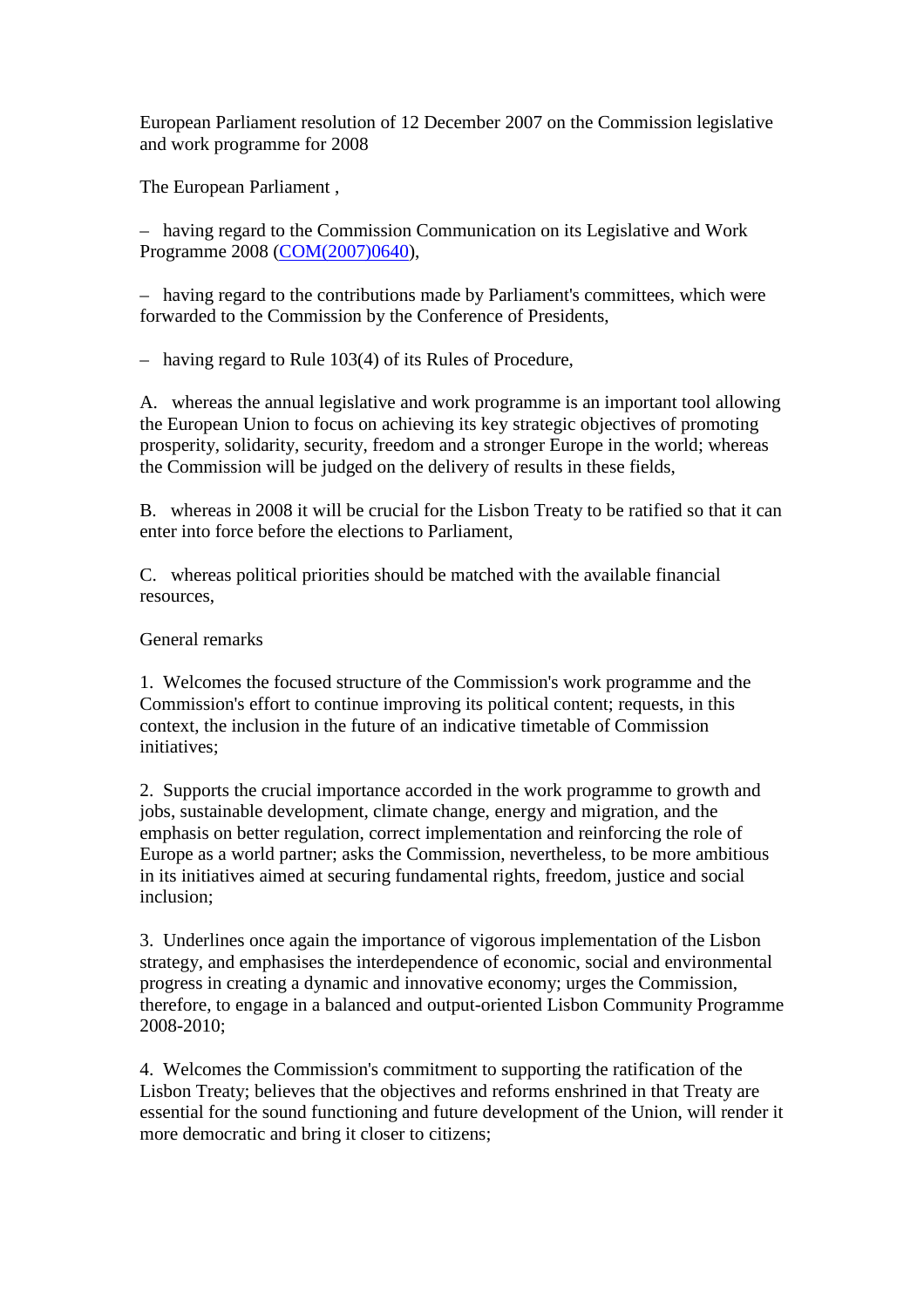5. Calls on the Commission and the Council to work on a new culture of subsidiarity jointly with Parliament and the parliaments of the Member States in the light of the new instruments offered by the Lisbon Treaty, for example to national parliaments;

# Growth and Jobs

6. Reiterates its calls for a European agenda where prosperity and solidarity are truly mutually supportive;

7. Calls on the Commission, following its single market review, to step up efforts to extend and deepen the internal market as a strong, innovative and competitive market; insists that the single market should be developed through fair competition, social cohesion and a high level of consumer protection;

8. Calls on the Commission to place particular emphasis on the timely and coherent implementation of the Services Directive, and in particular to implement effective Points of Single Contact so as to promote access to the single market; urges improvement in the effectiveness of rules on public procurement;

9. Stresses the importance, for better consumer protection, of improving market surveillance, in particular in order to establish strong credibility for CE marking and to tackle counterfeiting; encourages the Commission to continue to guarantee consumers" rights in product safety, focusing especially on the safety of toys; urges the Commission to clarify the legislative grey area in fields such as on-line auctions; emphasises the need for the review of the consumer acquis to lead to a more coherent legal framework; supports a coordinated approach from the Commission in its ongoing work on a common frame of reference for a more coherent European contract law;

10. Recommends examining very carefully and in close cooperation with the Member States, the business community and consumers possible ways to enhance the quick, efficient and fair resolution of conflicts between businesses and consumers, as easier access to court is vital for the protection of consumers in a globalised environment; stresses, however, that this process should not lead to the creation of new barriers to free movement in the internal market;

11. Urges the Commission not to sacrifice the social dimension of the Lisbon strategy by considering that it is a handicap to competitiveness, but requests the Commission to respect the balance between its different pillars; believes that proper investment in knowledge creates a more prosperous economy which could fight problems such as poverty, social exclusion and unemployment and ensure the better protection of workers;

**12. Calls on the Commission, in the framework of the Social Reality Stocktaking, to identify initiatives for economic and social governance; welcomes the imminent proposed revision of the European Works Councils Directive which should lead to clarification regarding information, consultation and participation, but calls strongly on the Commission to consult the social partners in advance; calls for measures to promote a better balance between work and family life, as well as the health and safety of all workers;**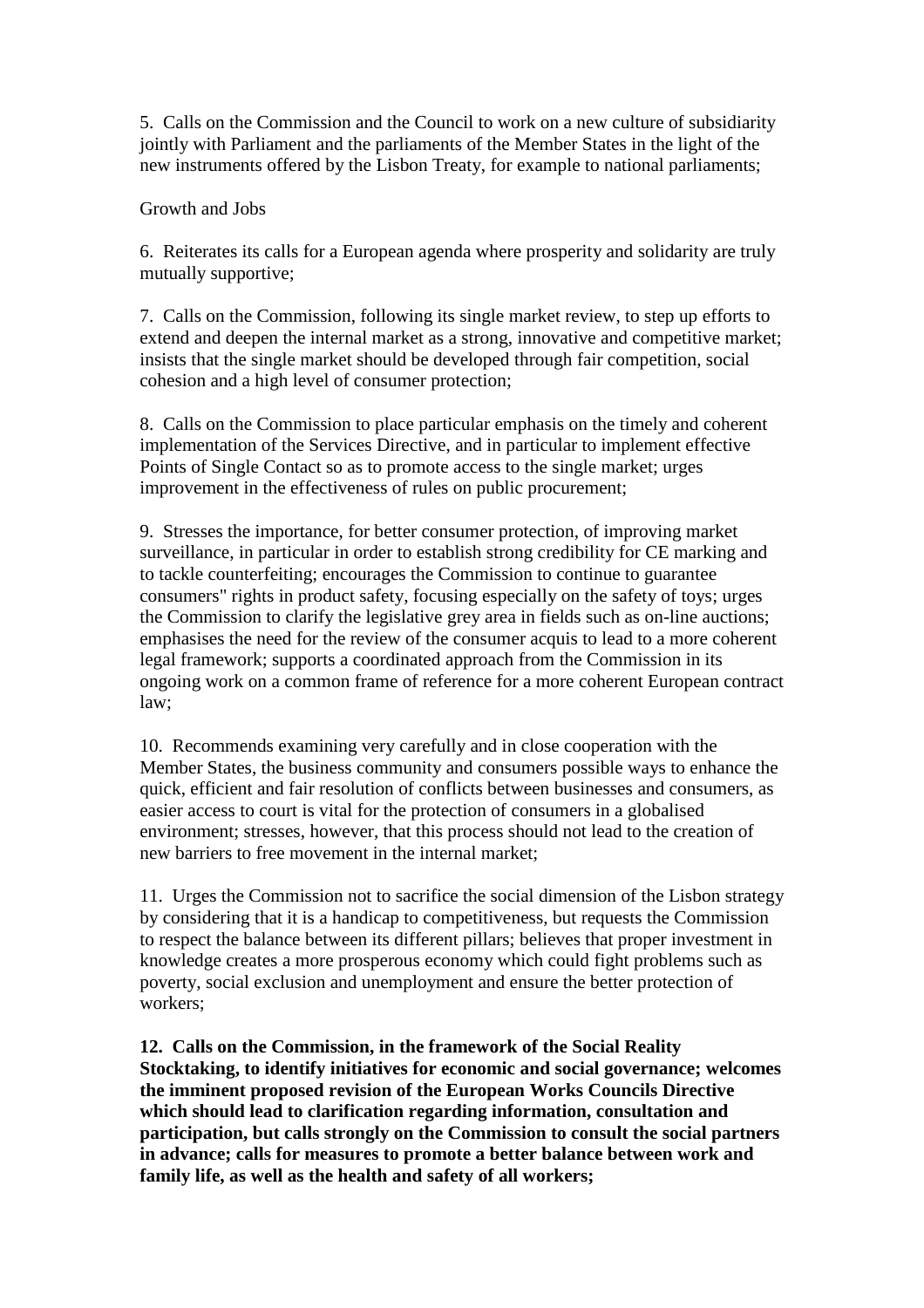13. Strongly welcomes the Commission's announcement of a legislative proposal on the European Private Company and asks for this proposal to be presented early in 2008 in order to support SMEs; regrets that the Commission does not intend to proceed with a legislative proposal regarding the Fourteenth Company Law Directive (transfer of the registered office), while stressing that this long-awaited directive would fill a gap in the internal market for the benefit of undertakings;

14. Underlines the need for an adequate level of protection of intellectual property rights and supports the initiative for an affordable, secure and efficient patent system which would give incentives for investment and research; urges all three institutions to work together towards a political consensus on a real improvement of the patent system; recalls that the counterfeiting of products, for example drugs, is a major problem and an urgent issue of concern in Europe;

15. Regrets that the Commission is not intending to come forward with an initiative regarding the creation of a Common Consolidated Corporate Tax Base which would complete the achievements of an internal market with fair competition in leading to greater transparency by enabling undertakings to operate according to the same rules abroad as at home, and by increasing cross-border trade, as well as competition, between Member States as far as attracting investment is concerned; at the same time underlines the Member States" responsibility for setting corporate tax rates;

16. Asks the Commission to put forward proposals which could effectively improve European prudential supervision, including that of hedge funds and rating agencies; recalls the considerable consequences of the sub-prime mortgage crisis in the United States for European financial markets; expects the Commission to conduct a thorough analysis of the origins and consequences of this crisis, including a risk assessment for European markets; requests an evaluation of the current systems and instruments of prudential supervision in Europe, and insists on close consultation with Parliament, leading to clear recommendations on how to improve the stability of the financial system and its ability to provide secure long-term finance for European business;

17. Regards the revision of the telecoms package as a key priority in the coming year;

18. Welcomes the Commission's commitment to the creation of a liberalised and integrated internal market in energy; considers that a distinction should be made between the evolution of the energy market in electricity and that in gas;

### Sustainable Europe

19. Welcomes the Commission's ambitious proposals on climate change, and encourages it to deliver them in full; asks the Commission to enhance the synergies between employment and industrial development on the one hand and development and the use of clean technologies on the other, as complementarities are strong and a potential source of increased competitiveness;

20. Calls for a comprehensive legislative framework for the promotion and the use of renewable energy in the EU, including binding targets, that will provide the business community with the long-term stability it needs in order to make rational investment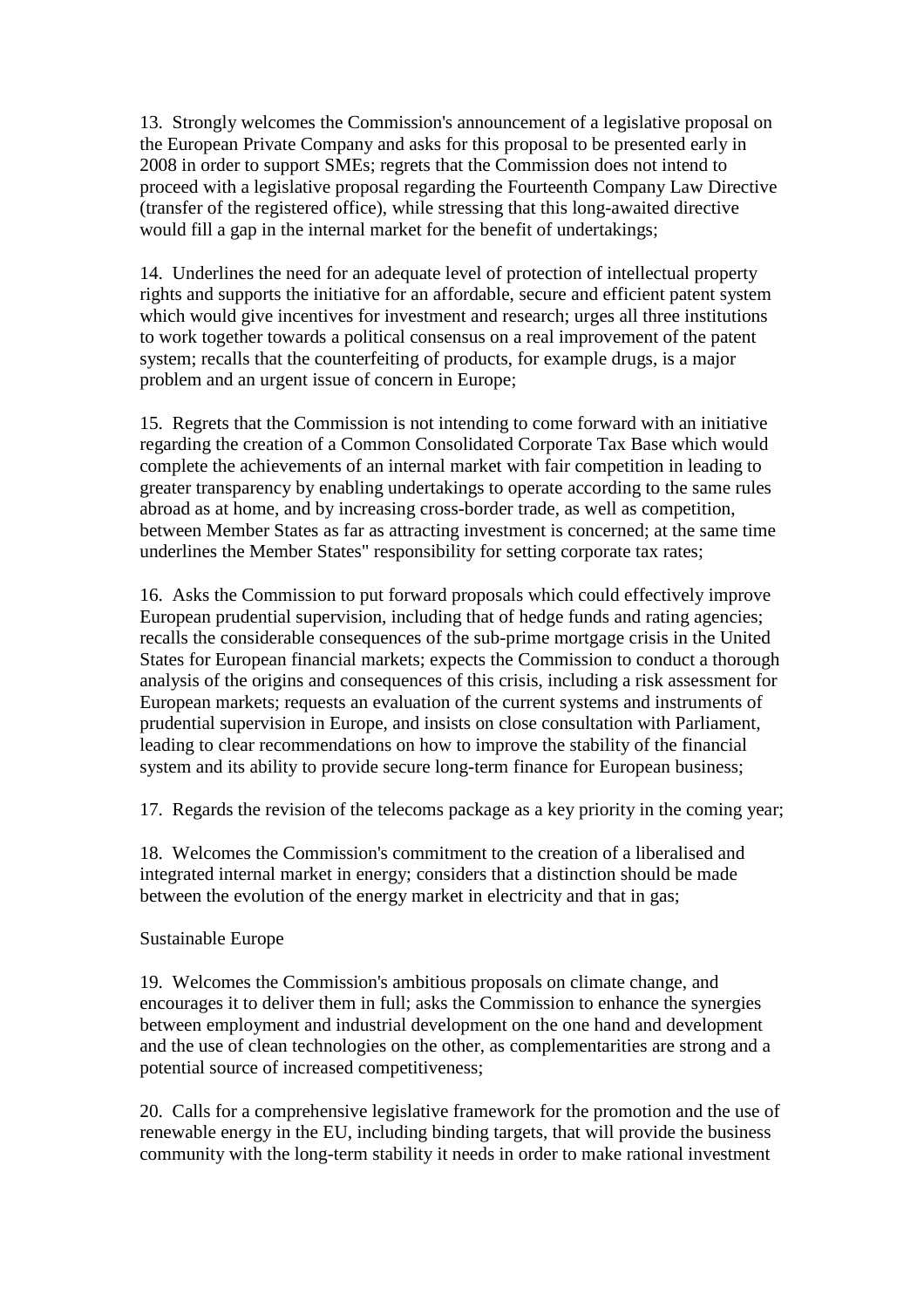decisions in the renewable energy sector so as to put the European Union on track towards cleaner, more secure and more competitive energy in the future;

21. Notes that the Commission actions listed in the Energy Efficiency Action Plan and Biomass Action Plan are not included in the work programme, and notes the severe delays in implementing the promised actions; calls on the Commission to take both action plans fully into account, thereby helping the EU to meet renewable energy and energy efficiency objectives; underlines the important contribution that can be made by sustainable biofuels in this respect;

22. Welcomes the Commission's commitment to finding a political agreement on the burden-sharing required to achieve a 20% reduction in greenhouse gases by 2020 as against 1990; strongly advocates reinforced efforts by the EU and its Member States and regions to support CO2-free energy sources;

23. Welcomes the Commission's plan to publish a Green Transport Package, bearing in mind that sustainable mobility across the EU must be ensured in accordance with the fight against climate change;

24. Supports the two priority initiatives on maritime transport and air transport; recalls that administrative simplification for short sea shipping is an essential lead-up factor to the real development of this mode of transport, which is a fundamental link in the establishment of an integrated, coherent and sustainable network system; is pleased with the various proposals aimed at promoting the greater effectiveness of air transport management, leading to a significant reduction in costs, delays and greenhouse gas emissions;

25. Welcomes the Commission's initiatives in the area of public health, in particular the envisaged legislative proposal on quality and safety of organ donation and transplantation, as well as the proposed Council recommendation on healthcareassociated infections included in the health package, aimed at ensuring the highest possible levels of patient safety and quality of care; asks the Commission to contribute to the reinforcement of patient safety, patient information, patients" rights and patient protection and to tackle the determinants of rare diseases;

26. Calls on the Commission intensify its efforts to work out a coherent policy with regard to emergencies in the health sector, people with disabilities or chronic illnesses and information to patients; calls on the Commission to pay particular attention to the pandemic-preparedness issue;

27. Welcomes the Commission's Communication on the CAP "Health Check", especially in view of the importance of a competitive and environmentally sustainable agricultural sector and of preventing rural depopulation and securing consumer access to the food supply, but stresses that the precise nature of any legislative proposals to follow should not be defined until such time as Parliament, the Commission and the Council have concluded a thorough debate on the Commission's initial "Health Check" Communication;

28. Calls on the Commission to define specific proposals on the implications and the detailed rules of the MSY model (Maximum Sustainable Yield), to propose concrete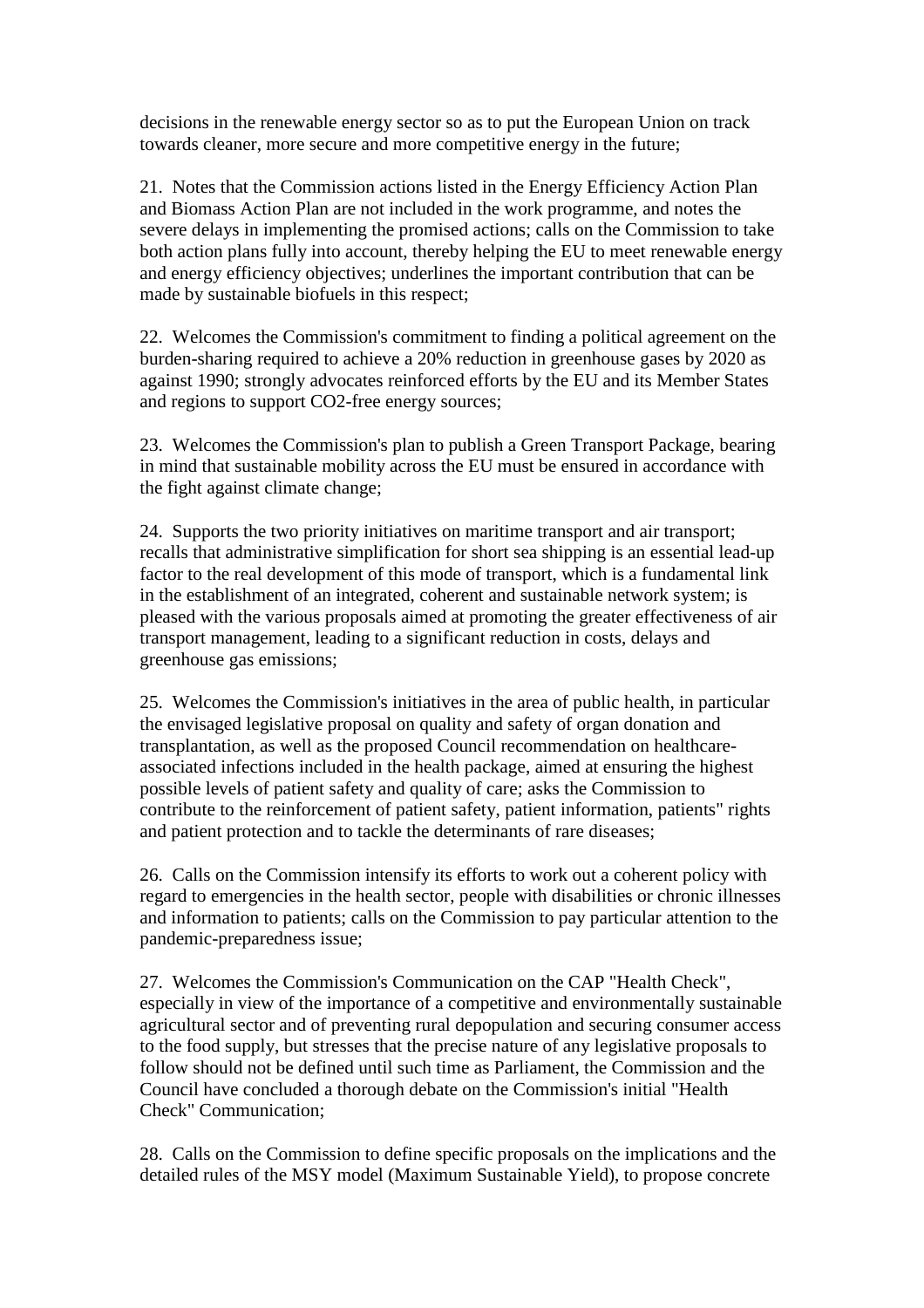legislative proposals on the eco-labelling scheme and to put forward, within the shortest possible period, a proposal for simplification of Council Regulation (EC) No 850/98 for the conservation of fishery resources through technical measures for the protection of juveniles of marine organisms and towards the recasting and strengthening of the control framework of the CFP;

29. Strongly supports the Commission's initiative to present a Green Paper on European territorial cohesion, as requested by Parliament; believes that the concept of territorial cohesion, which was recently endorsed by the Lisbon Treaty, will be central to the development of this Community policy;

30. Underlines the need for an EU Baltic Sea Strategy and calls on the Commission to present an EU Strategy for the Baltic Sea Region during 2008;

An integrated approach to migration

31. Believes that a common migration, visa and asylum policy and effective economic, social and political integration of immigrants on the basis of common principles are two sides of the same coin and represent key challenges, whilst fully respecting, in particular with regard to integration, the division of responsibilities between Member States and the EU;

32. Calls on the Commission to strengthen measures for tackling human trafficking and illegal immigration, and in particular to examine the implementation of the Council's 2005 Action Plan in this area; awaits from the Commission the evaluation of the implementation of the free movement directive due in 2008, and asks for further measures to ensure the full application of this right in the EU;

33. Welcomes the Commission's renewed commitment to a common policy on migration, common tools to protect external borders, and a Common Asylum Policy; invites the Commission to further improve education and integration policies in order to establish a clear and safe framework for economic immigrants, notably skilled workers, which clarifies their rights and obligations;

34. Considers that as of 1 January 2009 the Lisbon Treaty will substantially modify the institutional framework concerning the Area of Freedom, Security and Justice, and recalls that 2008 will be very important for the implementation of the Schengen acquis and its expansion to the new Member States; stresses that rigorous measures must be taken to ensure the smooth functioning of the system and the integrity of the EU's external borders; invites the Commission to deeply involve the European Parliament and the national parliaments in developing these provisions;

35. Notes that the work programme does not mention the future EU PNR system, and calls for greater operational cooperation at European level in the fight against terrorism and greater involvement, where appropriate, of Parliament; stresses that effective and enforceable data protection instruments are not to be seen as obstacles in the fight against terrorism or any sort of radicalisation, but as indispensable confidence-boosting mechanisms in the exchange of information between law enforcement agencies;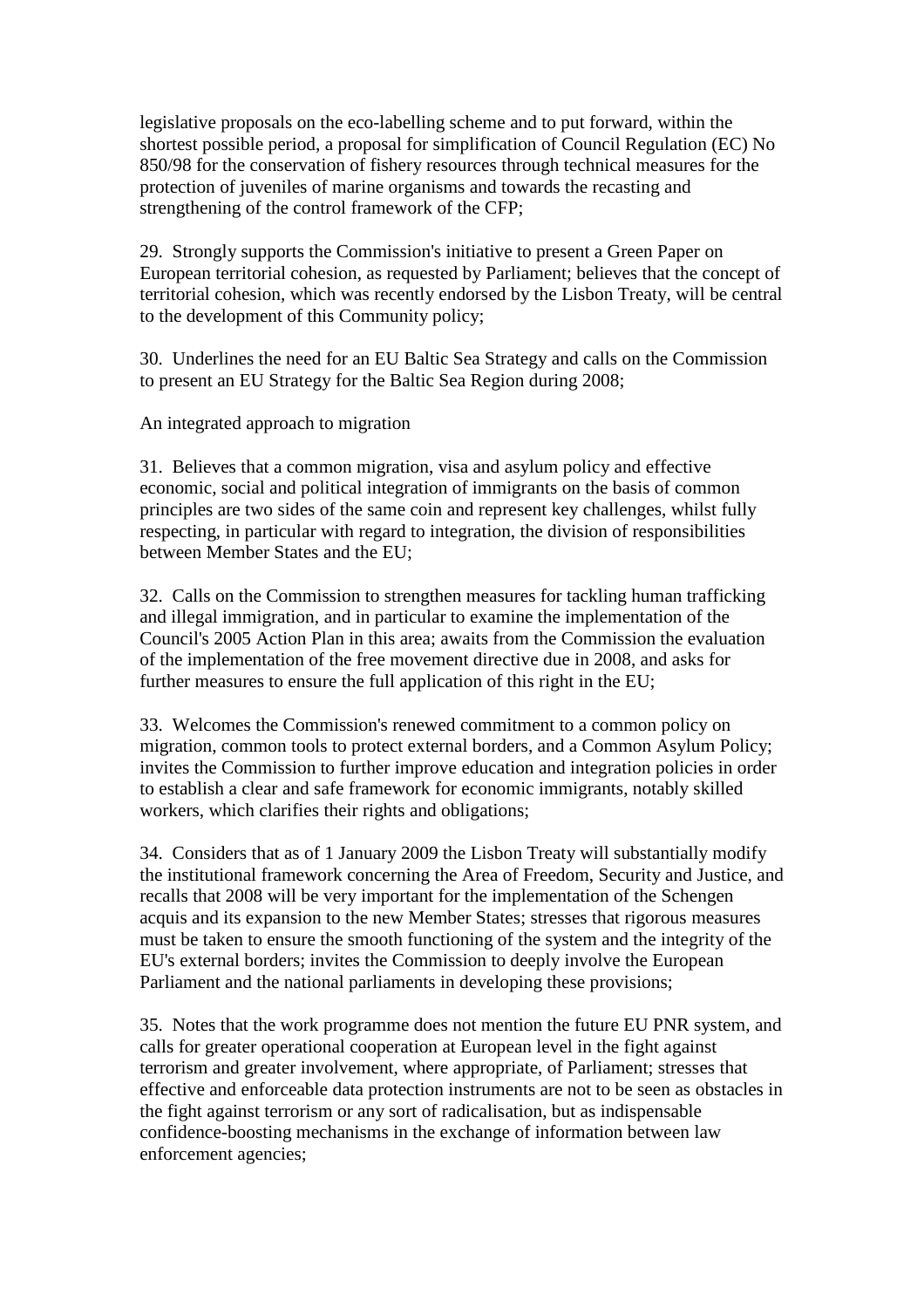Putting citizens first

36. Considers that the Commission should continue to focus the attention of citizens on the importance of cultural diversity and of dialogue between cultures in an enlarged Union; considers that intercultural dialogue should also be promoted beyond Europe's borders and become a bridge for mutual comprehension which might help to prevent or resolve social and human conflicts;

37. Notes that the Commission's priorities for 2008 highlight the potential contribution of lifelong learning (LLL) to raising employment rates and to developing a knowledge society in line with the Lisbon goals; regrets that this is not reflected in a single concrete proposal; considers that minors should be protected from the special content of some programmes in using the internet and new technologies by means of specific and appropriate filter systems;

38. Suggests the creation of a European force that could immediately react in emergencies, as proposed in the Barnier report; asks the Commission to formulate a concrete proposal to this end;

39. Underlines the necessity of strengthening the rights of passengers, in particular long-distance coach passengers;

40. Looks forward to the Commission's proposal to put forward a significant directive implementing the principle of equal treatment outside employment, thereby completing the non-discrimination legal framework whilst underlining that Member States" competences in this area must be respected;

Europe as a world partner

41. Considers that the EU's role in promoting respect for human rights, democracy and good governance must be regarded as an integral part of all EU policies and programmes;

42. Welcomes the fact that the Commission's work programme stresses the need to continue the enlargement process, and regards the Western Balkans as a priority area;

43. Notes the Commission's intention to pay particular attention to the future of Kosovo and expects it to present further evaluations and proposals on EU assistance to Kosovo as the situation evolves;

44. Considers that the Black Sea Synergy is an important first step in elaborating a comprehensive strategy vis-à-vis the region, and calls on the Commission to develop further specific proposals, including an action plan with specific objectives and benchmarks to enhance cooperation between the EU and the countries of the Black Sea region;

45. Considers the transatlantic link to be fundamental to both the promotion of shared values and the defence of common interests;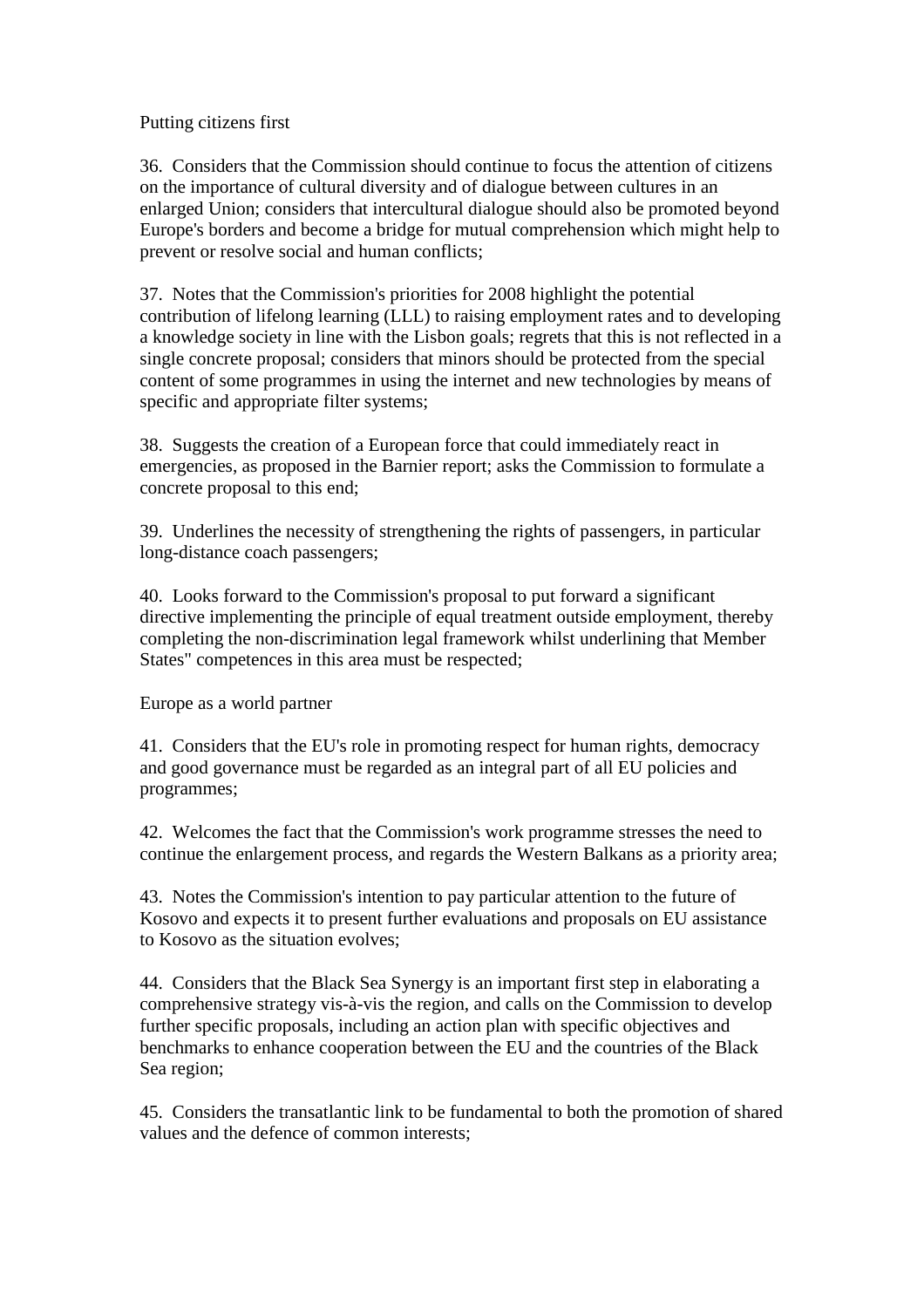46. With regard to the Middle East, takes the view that – apart from providing funds for economic survival and reconstruction, notably in Lebanon and Palestine – the EU should continue to develop political initiatives to increase further its active diplomatic role in the region;

47. Believes that further steps towards a common external energy policy should be taken in order to ensure access to sustainable, secure and competitive energy for all Member States, and asks the Commission to take a clear and constructive approach in the dialogue with Russia;

48. Asks the Commission to strengthen the bi-regional strategic partnership between the European Union and Latin America and the Caribbean, and welcomes the inclusion of the EU-Africa strategy as a priority for the Commission, while stressing the need for the involvement of parliaments and civil society;

49. Stresses the need for coherence regarding EU development policy; underlines that development issues need to be taken into account in the framework of other European policies; welcomes the Commission's intention to examine new avenues for the implementation of the Millennium Development Goals; urges the Commission to ensure that its development policies have a positive impact on peace-building;

50. Emphasises the need for a successful conclusion to the Doha Round; underlines that the EU also needs to reinforce its engagement with emerging economies through bilateral or regional free trade agreements seen as complementary to the multilateral approach, while asking for provisions on the implementation of core labour standards to be included; regards a comprehensive new strategy on China as important; takes the view that trade has to be free and fair; calls on the Commission to provide stronger protection for intellectual property rights and to do its utmost to combat counterfeiting;

### Horizontal issues

51. Welcomes the Commission's determination to reach the goal of a 25% reduction in administrative burdens on undertakings at EU and national level by 2012; regards this as a key priority, in particular for SMEs, for the coming months and as an essential contribution to reaching the Lisbon targets; underlines that it will examine legislative proposals in this light; urges the Commission to present a detailed scoreboard on the implementation of its action plan containing clear and concise information on targets reached, indicators developed, outcomes of baseline measurements and concrete proposals for subsequent areas most suitable for a further rapid, sustainable and tangible reduction of administrative costs;

52. Supports the Commission in its continuing efforts to improve the quality of EU legislation; underlines the need to accelerate the simplification and consolidation of EU legislation and to put more effort into better regulation and the prompt transposition and correct implementation of EU legislation whilst fully respecting Parliament's prerogatives; calls for a stronger mechanism for the monitoring and enforcing of the implementation of EU legislation in the Member States;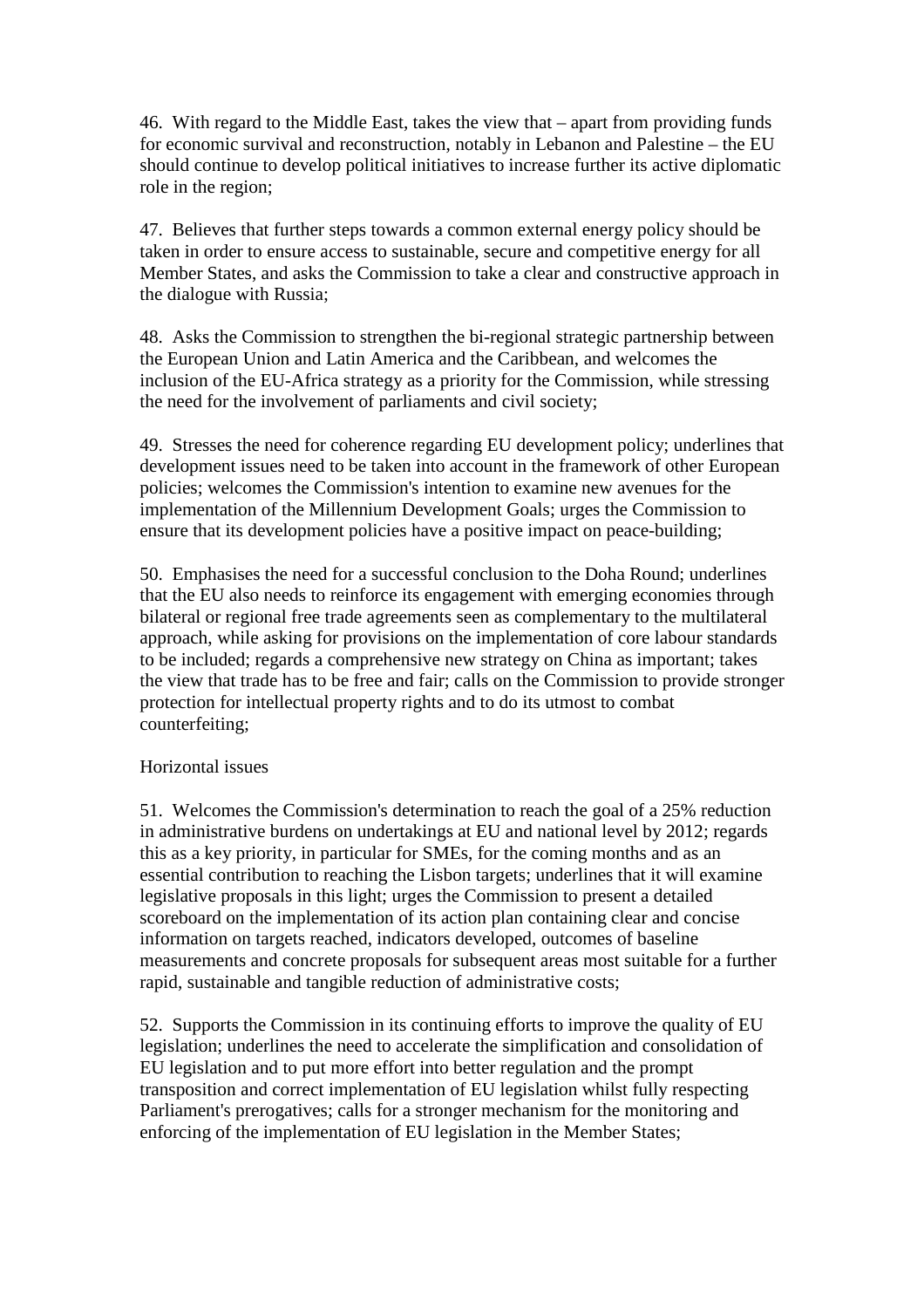53. Underlines that the principle of subsidiarity as currently enshrined in the EC Treaty clearly states that in areas which do not fall within its exclusive competence, the Community is entitled to act only if and insofar as the objectives of the proposed action cannot be sufficiently achieved by the Member States; underlines that nonaction by Member States does not in itself create EU competence;

54. Insists on independent assessments of the consequences of legislation; considers that such assessments must be systematically carried out in the context of the legislative process and also in the process of simplifying legislation;

55. Notes that the dossiers contained in the Commission's list of pending proposals to be withdrawn are in any case obsolete;

56. Asks the Commission and the Council to give Parliament the necessary time to issue its opinion on future enlargements of the Eurozone;

57. Insists on the proper implementation of the new comitology procedure and the safeguarding of Parliament's rights in this respect; attaches particular importance to comitology procedures in the field of financial services (the Lamfalussy procedure), as a number of important dossiers are undergoing fine-tuning; takes the view that the correct application of the framework is essential for the smooth functioning of the financial system and for avoiding financial crisis; demands that the rights of Parliament as agreed upon are respected to the full and that the present agreements are invigorated;

58. Awaits with interest the results of the consultation process initiated by the Commission on Reforming the Budget, Changing Europe (SEC(2007)1188); demands the full association of Parliament with the review both of EU spending and of the EU own resources system, as provided for in Declaration No 3 to the Interinstitutional Agreement on budgetary discipline and sound financial management (IIA) on the review of the financial framework;

59. Is of the opinion that, in order to achieve a positive Statement of Assurance from the Court of Auditors, the Commission should undertake the technical preparations and urge the Member States to issue national declarations as suggested in Parliament's 2003, 2004 and 2005 resolutions on the discharge, regards the audit summaries as requested in paragraph 44 of the IIA only as a first step in this direction; expects a more proactive approach from the Member of the Commission responsible for transparency and good governance; notes furthermore that the Commission feels itself bound by and committed to the highest standards of sound financial management;

60. Calls on the Commission to reform without delay its procedures and to involve more closely the Parliament and its competent committees during the process for the selection and appointment of Agency Directors; will take the necessary measures to allow for a more in-depth process for the selection of Agency Directors.

### Communicating Europe

61. Urges the Commission to put the citizen at the centre of the European project, which it will only succeed in doing by listening to the concerns of Europeans, and to